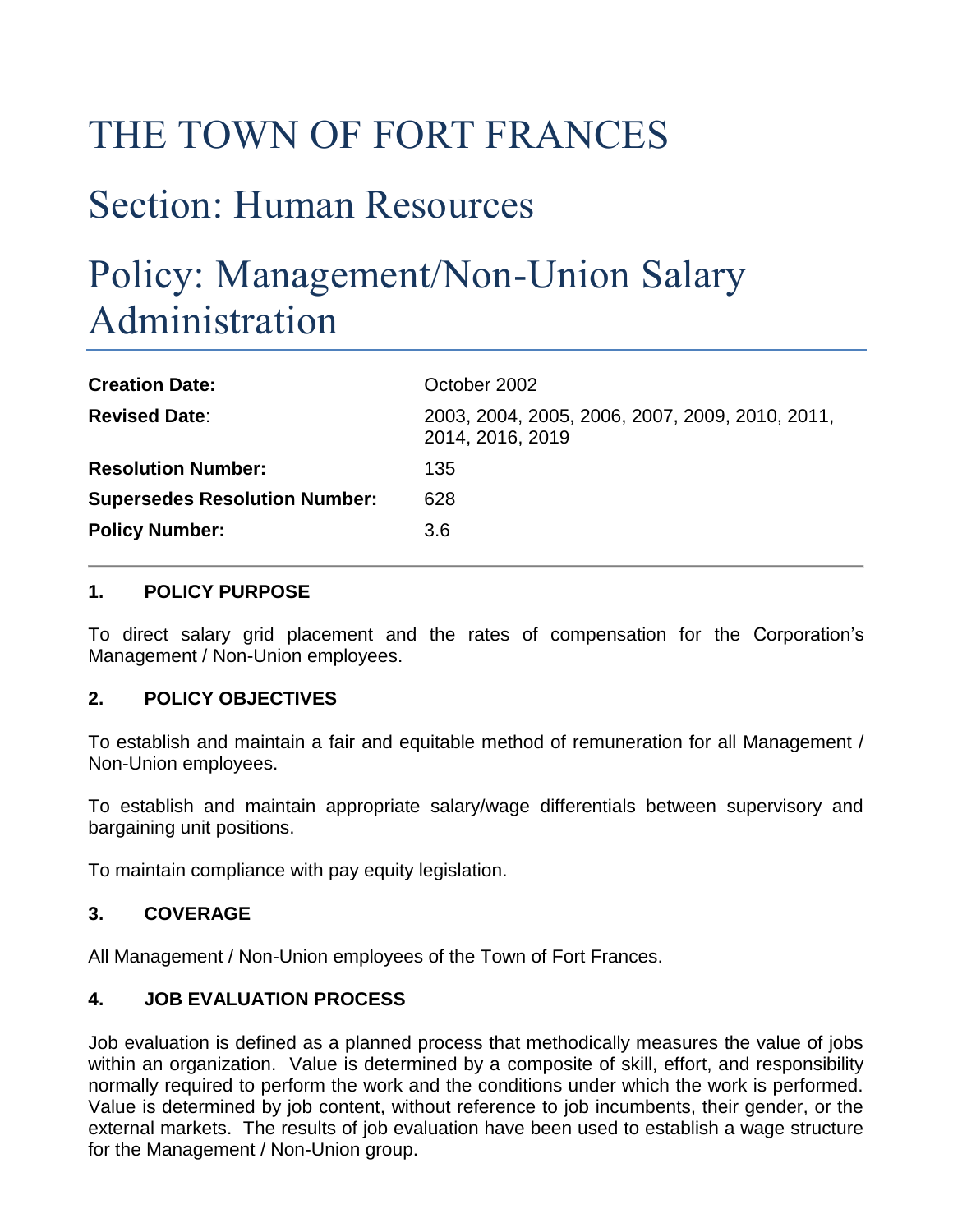The purpose of the job evaluation process is to establish the relative values of the various positions within the organization and thereby to provide a basis for determining the rates of compensation merited by the respective position. The purpose of internal equity is to provide a consistent relationship between job value, wages and individual wage advancement within a given employee group.

The differences between pay equity and internal equity are in the scope of equitable "relationships." Pay Equity examines relationships between male and female jobs only. It asks: Which male and female jobs are similar or equal in value and should therefore be paid at the same level? An internal equity program begins by examining value relationships between jobs regardless of gender, then moves on to examine value relationships between groups of jobs; and finally to examine pay relationships between individual employees.

#### A. The Salary Structure Administration Practices Committee (SSAPC)

The Human Resources Manager, a member of the SSAPC Committee, and the appropriate Supervisor will carry out the evaluation of all positions within the Management / Non-Union group. Upon the completion of the evaluations, the SSAPC Committee will review the completed evaluations and critically evaluate the results. The SSAPC Committee will be comprised of:

- The Chief Administrative Officer
- Two Members of Council
- Human Resources Manager
- Representative of the Management / Non-Union group

Appropriate Supervisors will attend meetings of the SSAPC Committee where reviews of completed evaluations are carried out. The attendance of the Supervisor will be for clarification and information purposes only.

#### B. Process and Responsibility

Evaluations will be undertaken by the Human Resources Manager and the appropriate Supervisor, which will, by agreement, establish a point value for every Management / Non-Union position.

Based on the point values established, the Human Resources Manager would complete the Comparative Value Listing in descending order of the points assigned to the respective positions.

The evaluation tool to be used at the date of implementation of this policy will be that which was undertaken by Trendline Consulting and which is attached hereto and forms a part of this policy.

## C. Appeal of Job Evaluation

Within 30 days of any evaluation of a newly created or newly changed position or of a subsequent comprehensive re-evaluation of positions, an employee may request a review of the job evaluation or of the calculations through which the point rating for that employee's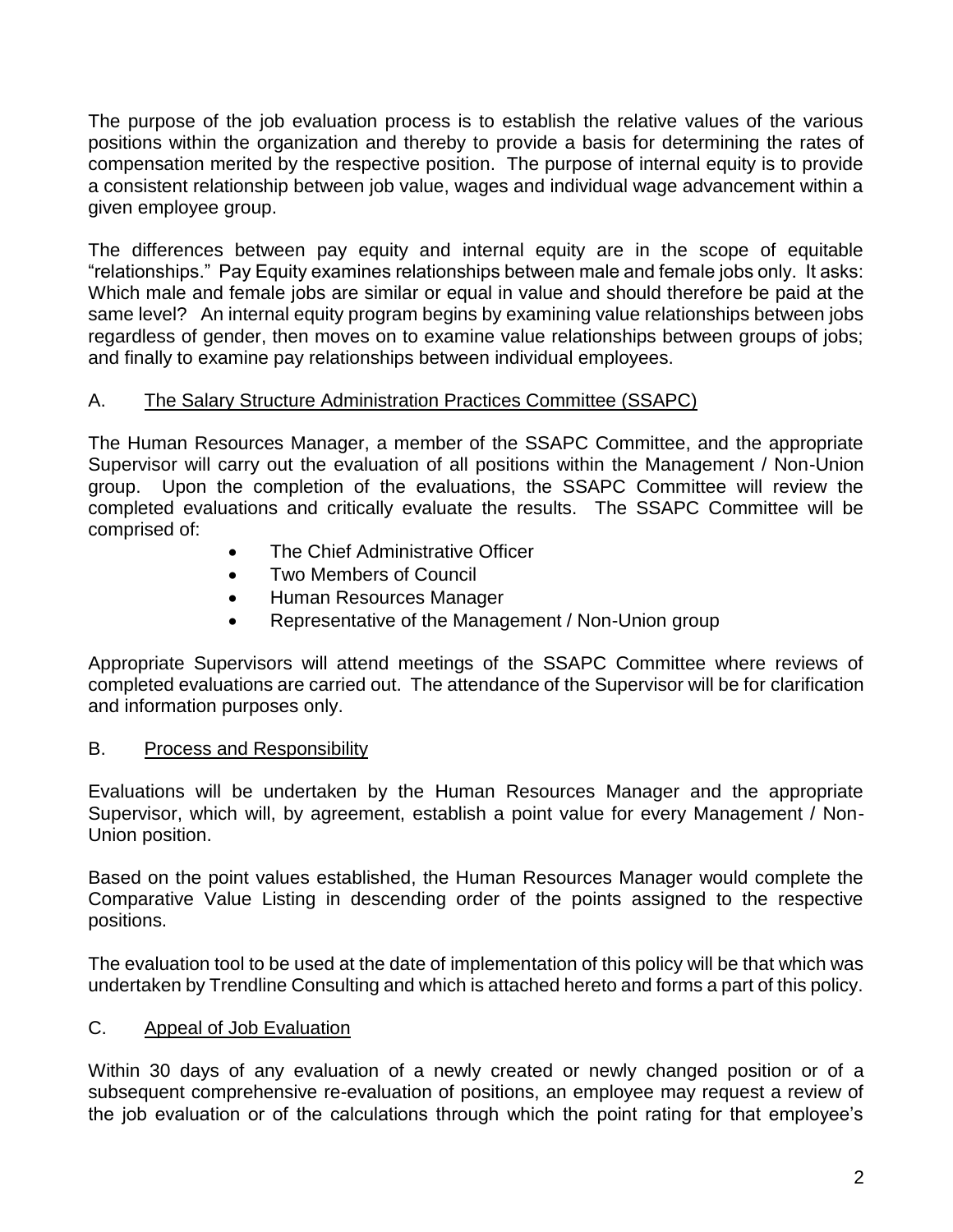position was determined. The initial review will be conducted with the Supervisors, and the Human Resources Manager.

If an agreement cannot be reached, the employee may request a review of their position with the SSAPC Committee. The SSAPC Committee shall, within 30 days of receiving a request conduct a review of the evaluation.

Within 10 days of the review of the position, the Human Resources Manager shall advise the employee in writing of the decision of the SSCAPC Committee which decision shall be final and binding.

## **5. SETTING RATES OF COMPENSATION**

#### A. Point Bands

Each position will be compensated on the basis of the band or range of point values into which the position falls. Once the total point value of the position has been determined, the Human Resources Manager will define the appropriate point band group. The point band groups have been provided below. There are fifteen (15) different groups ranging from ninety-five (95) to eight hundred and seventy four (874) points. The point band will determine the appropriate salary range.

#### B. Salary Ranges

The point band number classifies the salary range. The salary level for each point band will be graduated according to the Performance Review Policy. The lowest step in a point band range will be 75% of the range maximum, the midpoint will be 87.5% of the range maximum, and the highest step will be 100% of the range maximum. The rates of compensation at each step in a range will be expressed as an hourly rate. (The annual salary of a position will be the product or the operative current hourly rate multiplied by the number of regular annual working hours based upon a 52-week period).

With respect to pay equity, the criteria established for modeling acceptable band variations requires that the target maximum for Band Number 3 remains greater than or equal to that of the male comparator position. The male comparator for Band Number 3 is the Parks Labourer position.

## **6. INITIAL PLACEMENT ON COMPENSATION GRID**

Salary Administration is a two-tier structure. As recognized on the salary range table, the minimum is 75% of the maximum and the midpoint is 87.5% of the maximum. The first tier, from 75% to 87.5%, is reserved for previous work experience upon hiring. Tier two, from 87.6% to 100% is reserved for performance. In certain instances, at the discretion of the Human Resources Manager and the CAO, a candidate may be placed beyond the midpoint. At no time shall a new employee start at a higher wage than another long-term incumbent in the same job. A long-term incumbent is defined as an employee who has served in that job in a full-time capacity for a period of three consecutive years or more.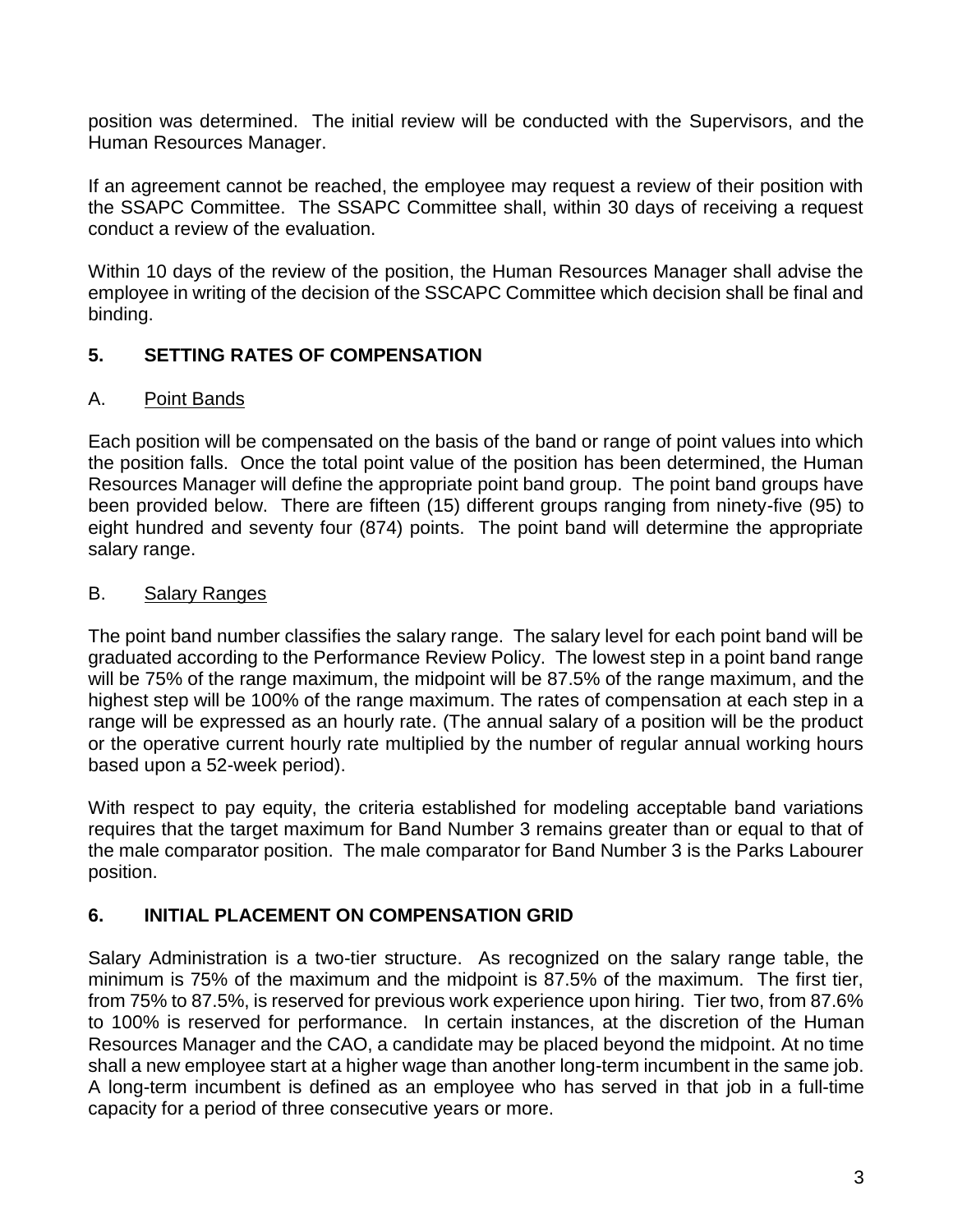All positions start at the minimum level unless the incumbent being hired into the position possesses previous work experience relating to the position. Previous experience is calculated as follows:

- A. Assess 1.5 credits for each 7 years of experience in a related job with another employer, or in an unrelated job with the Town.
- B. Asses 2 credits for each 6 years of experience in the same type of job or a job at the same level (e.g. supervisor, or senior manager) with another employer.
- C. Assess 1.5 credits for each 7 years of experience with the Town in a related job prior to being promoted into the current position

The sum of the credits calculated for categories A through D is equated to a percent of the salary range as follows:

| 5 credits or more  | 87.5% | (midpoint) |
|--------------------|-------|------------|
| 4 credits          | 85.0% |            |
| 3 credits          | 82.5% |            |
| 2 credits          | 80.0% |            |
| 1 credit           | 77.5% |            |
| Less than 1 credit | 75.0% | (Minimum)  |

i.e. Employee X has 3 years of related experience (category A), 10 years of experience in a similar job (category B), and has been with the Town for one full year in the current position (category D). The maximum in X's salary range is \$27.95 per hour. Calculation of the percent of range is therefore:

 $(3/7*1) + (10/6*1.25) + (1/5*1.25) = 2.76$  or 81.90%

 $$27.95 * 81.90\% = $22.89$  per hour

The wage determined after experience is taken into account will be the employee's starting salary. Increases in compensation will not be based on tenure but will be based on a continuous performance evaluation process corresponding with the anniversary dates of individual employees.

With the exception of the Fire Chief/Community Emergency Management Coordinator, an employee holding a supervisory role shall be entitled to an effective rate of pay which is no less than 3% more than that of his/her direct subordinates. This principle will direct the initial placement on the compensation grid.

## **7. RESCORING OF CURRENT POSITIONS**

Over time and due to changes in responsibilities, there may be a requirement to re-evaluate current positions and the corresponding point evaluation. Once a re-evaluation is completed and there is a change to the assigned point band, the following will apply to positions where there is an active employee: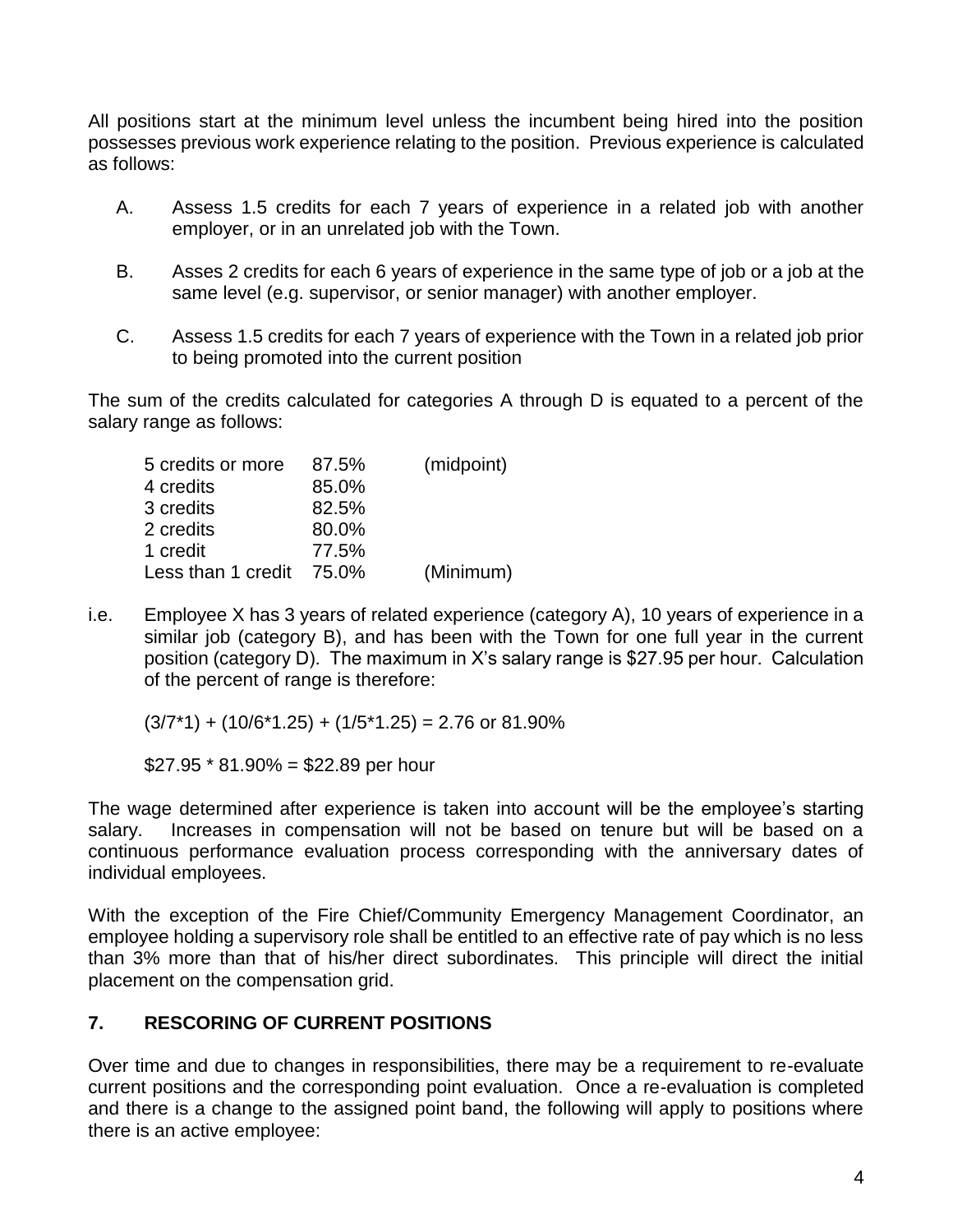- A. If the position is scored at a lower point band, the employee will receive the same percentage at the lower point band that they were receiving at the higher point band. For example, if the employee were receiving 75% of the higher point band then the employee would now receive 75% of the lower point band. The employee will then progress through the salary range as per Section 8 below.
- B. If the position is scored at a higher point band, the employee will receive their current salary plus a 3% increase (but at no time, will the employee earn less than the minimum rate for the new point band). The employee will then progress through the salary range as per Section 8 below.
- C. If the position is scored at the same point band, then the employee's salary will remain the same. The employee will then progress through the salary range as per Section 8 below.

#### **8. PROGRESSION THROUGH COMPENSATION GRID**

Tier two involves pay for performance. After the probationary period (six months) and each subsequent year after hire, the incumbent will receive a performance appraisal enabling him / her to receive further percentage increases. The level of performance (excellent to improvement essential) will determine the amount of the percentage increase.

#### A. Goals and Objectives of the Process

The goal of the performance evaluation process is to foster competence, motivation and employee satisfaction.

The objectives of the process are as follows:

- to establish clear and mutual understanding of expectations,
- to establish and maintain open and constructive dialogue,
- to recognize and acknowledge strengths and achievements,
- to identify needs and to formulate strategies to meet these, and
- to establish entitlement to salary increments or financial incentives.

#### B. The Performance Review Cycle

The performance evaluation cycle will correspond to the individual employee's anniversary date and will consist of the following elements:

SCORING AND EVALUATION METHOD:

#### OVERALL ASSESSMENT OF PERFORMANCE

| E – EXCELLENT: Significantly and consistently exceeded the standard | 5 Points   |
|---------------------------------------------------------------------|------------|
| V – VERY GOOD: Exceeded the standard                                | 4 Points   |
| S – SATISFACTORY: Met the standard                                  | - 3 Points |
| ID – IMPROVEMENT DESIRED: Did not meet the standard                 | 2 Points   |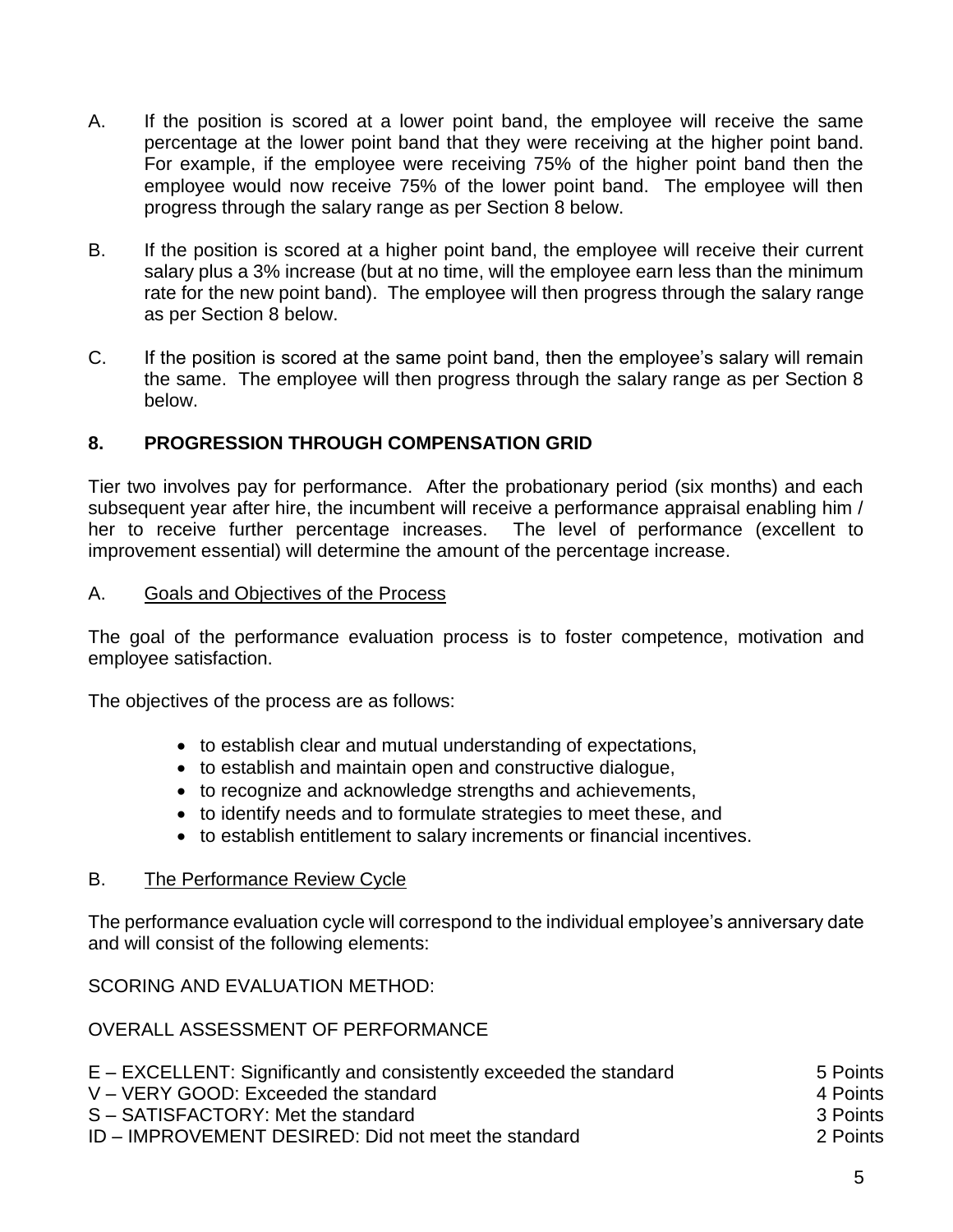| IE – IMPROVEMENT ESSENTIAL: Significantly below the standard    | 1 Point |
|-----------------------------------------------------------------|---------|
| N/A – NOT APPLICABLE: Component not included in everyday duties | N/A     |

#### **MANAGEMENT / NON-UNION SALARY PROGRESSION**

|                |       | <b>Improvement Essential</b>                    | (20%-29%)        |
|----------------|-------|-------------------------------------------------|------------------|
|                |       | <b>Improvement Desired</b>                      | $(30\% - 49\%)$  |
| After 6 months | 3%    | Satisfactory performance or higher              | (50% or higher)  |
| After 1 year   | 3%    | Satisfactory performance or higher              | (50% or higher)  |
| After 2 years  | 5%    | Satisfactory performance or higher              | (50% or higher)  |
| After 3 years  | 4%    | Very Good performance                           | (70%-89%)        |
| After 4 years  | $2\%$ | Very good performance                           | (70%-89%)        |
|                | 2.5%  | Excellent performance                           | $(90\% - 100\%)$ |
|                |       | Progression continues at 2%, or 2.5% until      |                  |
|                |       | individual reaches the top of the salary scale. |                  |
|                |       |                                                 |                  |

Percentage increase applies to the employee's current salary

#### **9. POLICY REVIEW AND MAINTENANCE**

The SSAPC Committee will review this policy including the rates of compensation upon approval of Council and to coincide with the budget process every second year. Based on its review, the SSAPC Committee will submit a report with recommendations to Council with respect to rates of compensation and to any other matter relating to the operation of the process. The review will include but not be limited to a market comparison of the benchmark salaries, an examination of the union and non-union differential and the base compensation rates for bargaining unit salaries.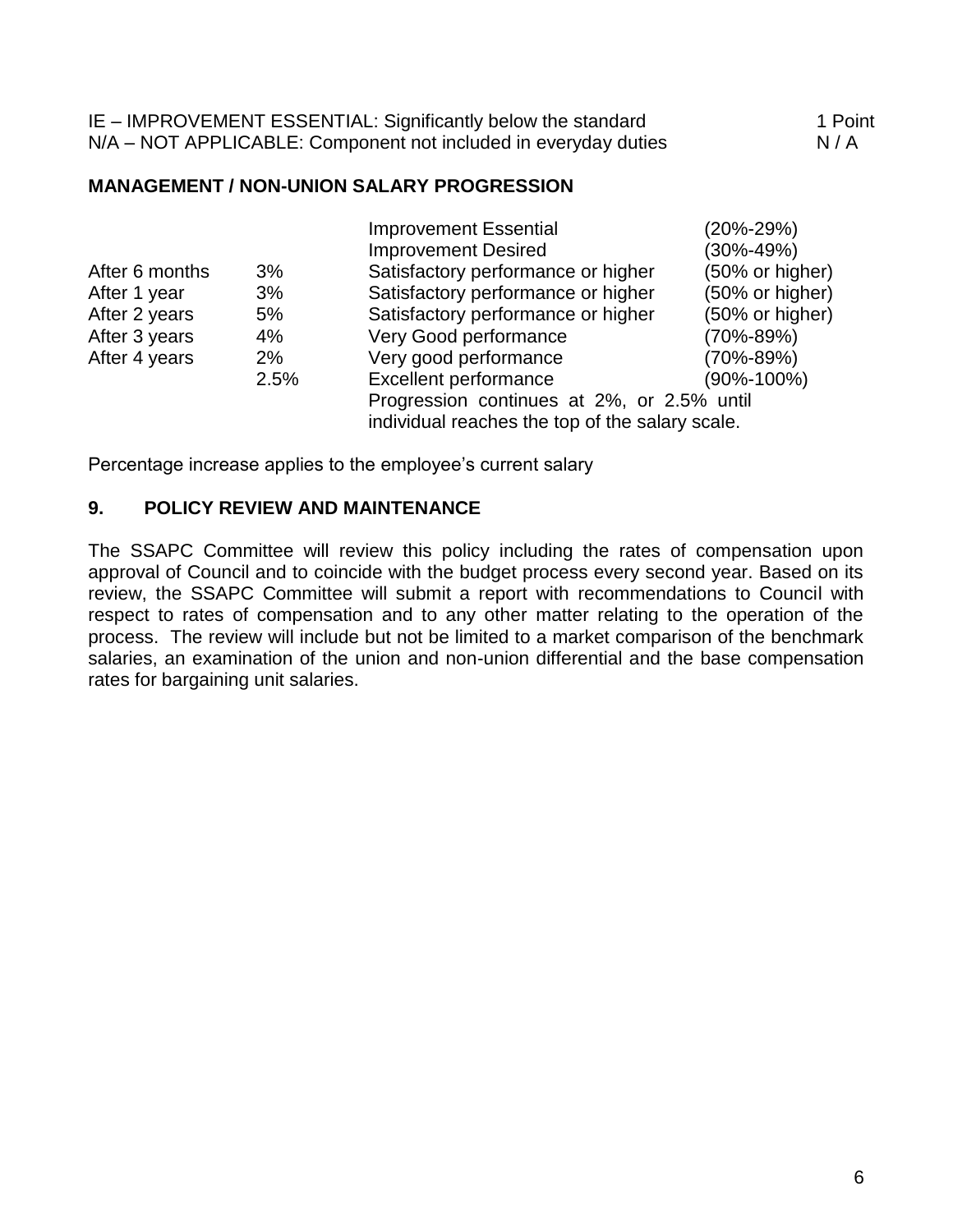## **10. SALARY RANGES FOR EACH PAY BAND**

The following are the salary ranges for each pay band:

| 1.7%           | 2019               |                |                                    |    |                |                |                 |  |  |
|----------------|--------------------|----------------|------------------------------------|----|----------------|----------------|-----------------|--|--|
|                |                    |                | 35 Hours / Week<br>40 Hours / Week |    |                |                |                 |  |  |
| <b>Band</b>    | <b>Point Range</b> | <b>Minimum</b> |                                    |    | <b>Maximum</b> | <b>Minimum</b> | <b>Maximum</b>  |  |  |
| 1              | 95 to 139          | \$             | 27,107.12                          | \$ | 36,143.16      | \$30,979.56    | \$<br>41,306.47 |  |  |
| $\overline{2}$ | 140 to 185         | \$             | 31,087.66                          | \$ | 41,449.87      | \$35,528.75    | \$<br>47,371.28 |  |  |
| 3              | 186 to 232         | \$             | 35,067.18                          | \$ | 46,756.58      | \$40,076.77    | \$<br>53,436.09 |  |  |
| 4              | 233 to 280         | \$             | 38,283.95                          | \$ | 51,045.26      | \$43,753.08    | \$<br>58,337.44 |  |  |
| 5              | 281 to 329         | \$             | 42,187.19                          | \$ | 56,250.27      | \$48,213.94    | \$<br>64,286.02 |  |  |
| 6              | 330 to 379         | \$             | 46,091.46                          | \$ | 61,455.28      | \$52,675.95    | \$<br>70,234.60 |  |  |
| 7              | 380 to 430         | \$             | 49,992.67                          | \$ | 66,657.23      | \$57,134.48    | \$<br>76,179.69 |  |  |
| 8              | 431 to 482         | \$             | 53,839.98                          | \$ | 71,784.95      | \$61,531.41    | \$<br>82,039.94 |  |  |
| 9              | 483 to 535         | \$             | 57,685.26                          | \$ | 76,912.66      | \$65,926.01    | \$<br>87,900.18 |  |  |
| 10             | 536 to 589         | \$             | 61,529.52                          | \$ | 82,040.37      | \$70,319.45    | \$<br>93,760.43 |  |  |
| 11             | 590 to 644         | \$             | 65,375.81                          | \$ | 87,168.09      | \$74,715.21    | Ś.<br>99,620.67 |  |  |
| 12             | 645 to 700         | \$             | 69,220.07                          | \$ | 92,293.77      | \$79,108.65    | \$105,478.59    |  |  |
| 13             | 701 to 757         | \$             | 73,065.35                          | \$ | 97,421.48      | \$83,503.25    | \$111,338.84    |  |  |
| 14             | 758 to 815         | \$             | 76,911.64                          | \$ | 102,549.20     | \$87,899.02    | \$117,199.08    |  |  |
| 15             | 816 to 874         | \$             | 80,757.94                          | \$ | 107,676.91     | \$92,294.78    | \$151,840.00    |  |  |

| 1.9%           | 2020               |                |                 |    |                 |                |                 |
|----------------|--------------------|----------------|-----------------|----|-----------------|----------------|-----------------|
|                |                    |                | 35 Hours / Week |    | 40 Hours / Week |                |                 |
| <b>Band</b>    | <b>Point Range</b> | <b>Minimum</b> |                 |    | <b>Maximum</b>  | <b>Minimum</b> | <b>Maximum</b>  |
| 1              | 95 to 139          | \$             | 27,622.15       | \$ | 36,829.88       | \$31,568.18    | \$<br>42,091.29 |
| $\overline{2}$ | 140 to 185         | \$             | 31,678.32       | \$ | 42,237.42       | \$36,203.80    | \$<br>48,271.33 |
| 3              | 186 to 232         | \$             | 35,733.45       | \$ | 47,644.95       | \$40,838.23    | \$<br>54,451.37 |
| 4              | 233 to 280         | \$             | 39,011.34       | \$ | 52,015.12       | \$44,584.39    | \$<br>59,445.86 |
| 5              | 281 to 329         | \$             | 42,988.75       | \$ | 57,319.03       | \$49,130.00    | \$<br>65,507.46 |
| 6              | 330 to 379         | \$             | 46,967.19       | \$ | 62,622.93       | \$53,676.79    | \$<br>71,569.06 |
| 7              | 380 to 430         | \$             | 50,942.53       | \$ | 67,923.72       | \$58,220.03    | \$<br>77,627.11 |
| 8              | 431 to 482         | \$             | 54,862.94       | \$ | 73,148.86       | \$62,700.50    | \$<br>83,598.70 |
| 9              | 483 to 535         | \$             | 58,781.28       | \$ | 78,374.00       | \$67,178.60    | \$<br>89,570.29 |
| 10             | 536 to 589         | \$             | 62,698.58       | \$ | 83,599.14       | \$71,655.52    | \$<br>95,541.87 |
| 11             | 590 to 644         | \$             | 66,617.95       | \$ | 88,824.28       | \$76,134.80    | \$101,513.46    |
| 12             | 645 to 700         | \$             | 70,535.25       | \$ | 94,047.35       | \$80,611.72    | \$107,482.68    |
| 13             | 701 to 757         | \$             | 74,453.59       | \$ | 99,272.49       | \$85,089.82    | \$113,454.27    |
| 14             | 758 to 815         | \$             | 78,372.96       | \$ | 104,497.63      | \$89,569.10    | \$119,425.86    |
| 15             | 816 to 874         | \$             | 82,292.34       | Ś. | 109,722.77      | \$94,048.38    | \$154,724.96    |